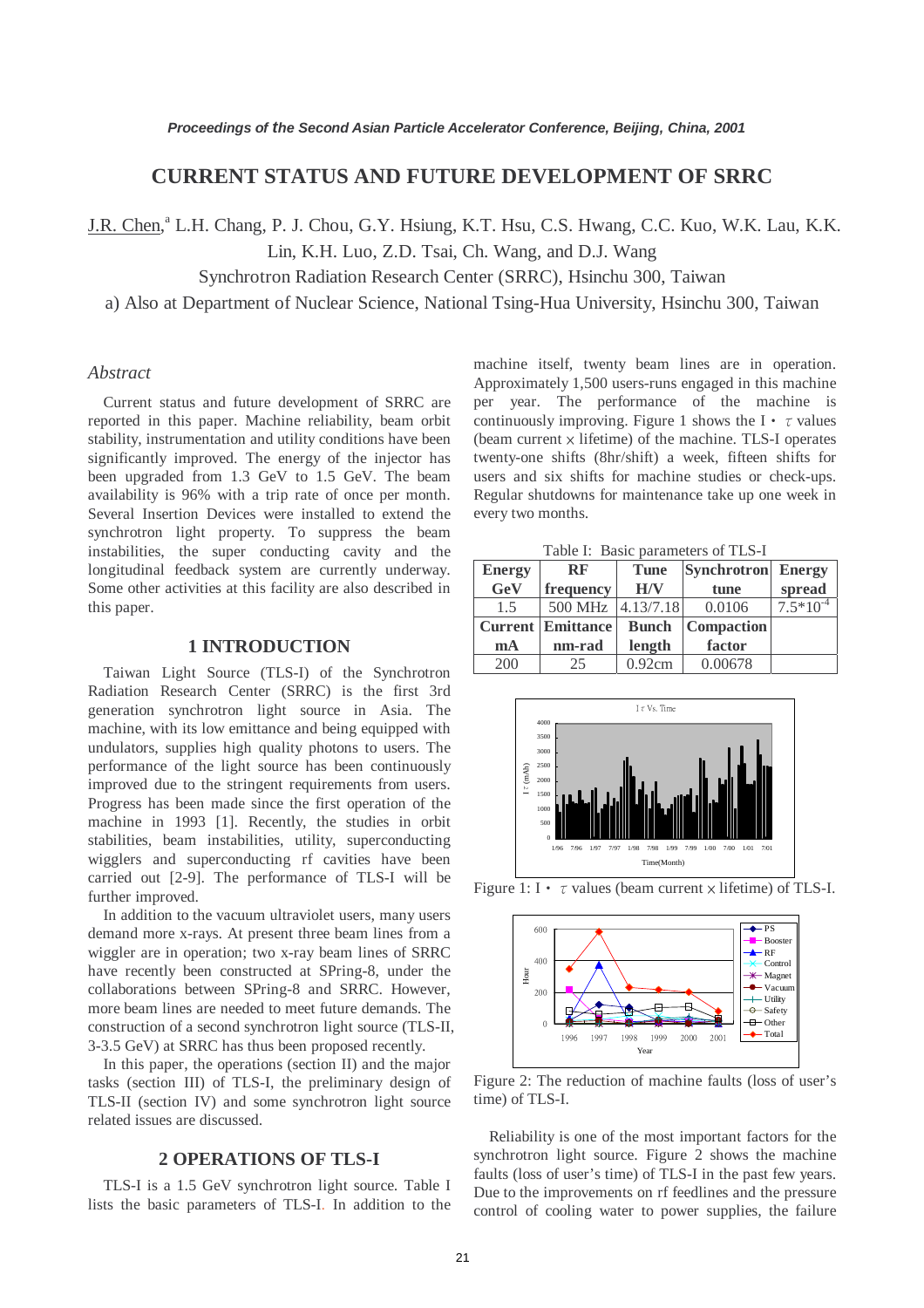rate was significantly reduced in 1998. A reliability of  $\sim$ 96% has been achieved at TLS-I.

|                             | <b>W20</b> | U5        | $\mathbf{U}$ | <b>EPU</b> | <b>SWS</b> | <b>SMPW</b>  |
|-----------------------------|------------|-----------|--------------|------------|------------|--------------|
| Type Period, $\lambda$ [cm] | Hybrid 20  | Hybrid 5  | Hybrid 9     | Pure $5.6$ | SC 25      | <b>SC 10</b> |
| No of periods, N            |            | 76        | -47          |            | 1.5        | 10           |
| Min. Gap $\lceil mm \rceil$ | 22         |           | 18           | 18         | 56         | 14           |
| Magnetic field [T]          |            | 0.64      | 1.245        | 0.67       |            |              |
| Total length [m]            |            | 3.9       | 4.5          | 3.9        | 0.625      | 1. 2         |
| Installation                | Dec. 1994  | Mar. 1997 | Apr. 1999    | Sep. 1999  | Feb. 2002  | Jul. 2003    |

Table II: Basic parameters of the insertion devices at TLS-I

Table III. Amplification factors of the air and water temperatures to the displacements of beam orbit and major components

|                    |                        |                             | Current Temp.   Amplification factor (Beam   Amplification factor (component displacement) |                      |                     |
|--------------------|------------------------|-----------------------------|--------------------------------------------------------------------------------------------|----------------------|---------------------|
|                    | <b>Variation</b>       | <b>Orbit Displacement</b> ) | <b>Girder</b>                                                                              | <b>Magnet</b>        | <b>BPM</b>          |
| Air Temp.          | $<$ ±0.15 $^{\circ}$ C | 20-100 $\mu$ m/°C           | $10 \mu m$ (Ver.)                                                                          |                      |                     |
| Water Temp. $(Cu)$ | $<$ ±0.15 $^{\circ}$ C | 5-50 $\mu$ m/°C             |                                                                                            | $\sim$ 10 $\mu$ m/°C |                     |
| Water Temp. (Vac)  | $1.5^{\circ}$ C        | $>50 \mu$ m/1.5°C           |                                                                                            | (To be measured)     | $\sim$ 1 $\mu$ m/°C |

It was found that the trip rate of TLS-I was extraordinarily high since early 2000. After an improvement in the power line grounding system, the protection circuits of the rf circulator and the electrical power supplied to control room, the beam trip rate has been greatly reduced to approximately once per month since February 2001.

A major earthquake of magnitude 7.6 struck Central Taiwan in September 21, 1999. The machine was fortunately in a shutdown mode at that time. It was found hat the maximum movement of the lattice was  $\sim$  1mm. No components or any subsystems were damaged. The machine was operated smoothly again, without realignment, after the recovery of the utilities one week later.

# **3 MAJOR TASKS AT TLS-I**

# *3.1 Insertion Devices*

Insertion devices are essential to a third generation synchrotron light source. A wiggler (W20), a 4.5 m undulator with 9 cm period (U9), and a 4 m undulator with period 5 cm (U5) have been operating for years at TLS-I. These insertion devices extend the user's applications to a higher photon spectrum, flux and brilliance. Recently, an in-house developed 4m elliptical polarized undulator (EPU 5.6) was installed to supply tunable polarized synchrotron lights to magnetism users. In order to provide more x-rays to the users, a superconducting wavelength shifter (SWLS) is under construction and a superconducting multipole wiggler has been designed and to be fabricated. Table II summarizes the basic parameters of the insertion devices.

# *3.2 Beam Orbit Stability*

Improvements in mechanical stability and local feedback contributed significantly to beam orbit stability at TLS-I. It was observed that air- and watertemperatures severely affected the TLS-I beam orbit. Efforts have been put to upgrade the utility systems (see Section II.4). The amplification through the magnet girder, from air temperature to beam orbit variations, was the most significant transfer routes. The amplification factor could be as high as  $10 \mu$  m/°C. The heat source from the cables of dipole magnets was the major contribution to air temperature fluctuations. The energy ramping up-and-down process during injection, injection at 1.3 GeV and operation at 1.5 GeV, were the major causes of the half-hour transient between two operation shifts. After the upgrade of the injector energy from 1.3 GeV to 1.5 GeV in 2000, the transient behavior was significantly reduced. Both air- and water- temperature fluctuations affected the beam orbit. Table III lists the air and water temperature effects to the mechanical displacement and the beam orbit variations. Temperature fluctuations have been improved from  $>±1^{\circ}$  to  $<±0.1^{\circ}$ for both air and cooling water. A vertical beam orbit fluctuation <1  $\mu$  m (rms) and orbit drift of ~5  $\mu$  m / 8hr have been achieved without any orbit feedback system.

The electronic circuits of the electron beam position monitors (EBPM) in the storage ring were successfully upgraded recently. A resolution of  $\langle 1 \mu \text{m} \rangle$  was achieved for most of the EBPMs. Currently, the global feedback system is only engaged in vertical direction and is intentionally operated in a bandwidth  $\sim$  10 Hz to avoid the interferences from other effects. The vertical beam orbit stability is  $\sim 3 \mu$  m / 8hr with the global feedback system (Fig.3). The bandwidth and dynamic range of EBPM is to be further upgraded in order to meet the future 400 mA operation.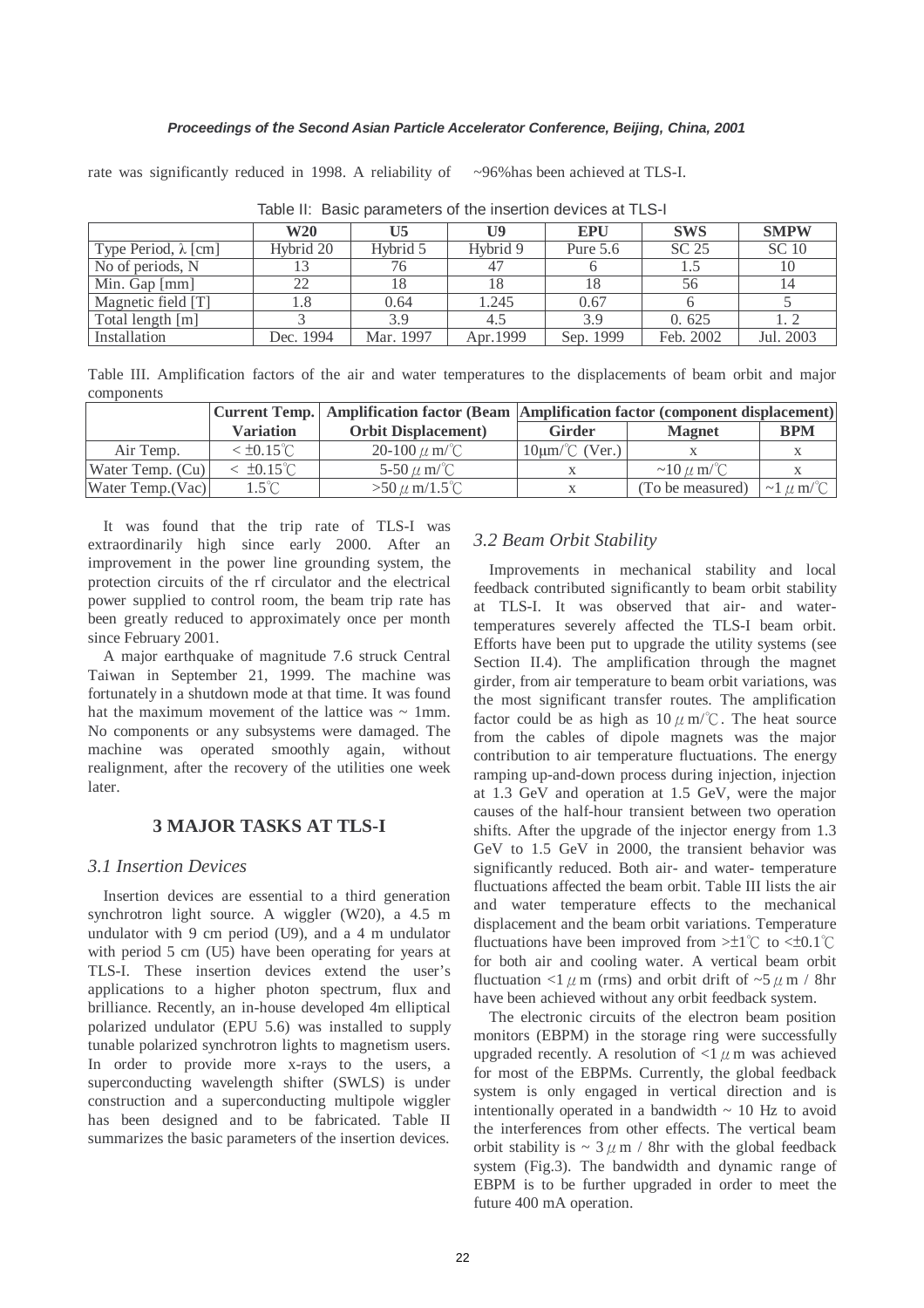In addition to the global feedback system, local feedback systems are also developed. Same control infrastructure is shared by both the global and local feedback systems. A local feedback system has been successfully tested to reduce the photon beam position drift in the beam line. The photon beam position monitor (PBPM), with a resolution of  $< 0.5 \mu$  m, has been developed at TLS-I. Recently, nine sets of PBPMs (1Dvertical) and several compact correction magnets, part of the local feedback systems, have been installed. In the near future, more PBPMs will be installed at the same front ends, so that the data of beam angles can be obtained through the PBPM pairs at the same front end.



Figure 3: Beam orbit stabilities at TLS-I.

#### *3.3 Beam Instability*

Large variations of horizontal beam size were frequently observed at TLS-I. Beam instabilities were the major cause of the phenomena. Efforts have been put to solve the most challenging problems at TLS-I. A rf modulation method was adopted; a longitudinal feedback system has been preliminarily tested; a superconducting rf cavity is being constructed; beam diagnostic tools are improving and some other effects such as the interferences from the utilities are being investigated.

A longitudinal kicker was installed in 1998 to correct bunch phase errors. The kicker, featured with the compact, simple shape and external loads, is a pillbox cavity with nine striplines. Three of the nine striplines are fed with rf power, and six are terminated externally with matching loads. The kicker has a resonance frequency at 1125 MHz and a shunt impedance  $\sim 100 \Omega$ . The bandwidth of the system, with fast digital circuits, is 250 MHz. The kicker system has been successfully tested at a beam current of 80mA. However, it is being modified to reach the operational goals of 200 mA in the near future and 500 mA in the long run.

The rf voltage modulation technique has been used to suppress longitudinal instabilities for years. However, a sudden change of the horizontal beam size still exists. It was found that the phenomenon was correlated with the change of the beam (frequency) spectrum. The filling pattern also changed as the beam instability excited. No significant change in vertical beam size was observed accordingly. Simulation results indicated that the high order mode (HOM) of rf cavities was responsible for the instability. The instability disappeared after detuning the HOM by changing the working position of cavity-tuners in year 2000.

In addition to solutions mentioned above, utility improvements (see next section) also contributed to reducing beam instabilities. On the other hand, diagnostic tools have been continuously developed to study the instabilities at TLS-I. A bunch phase detection system and a turn-by-turn BPM system have been successfully implemented recently. Measurement data of the tune and phase space, both transverse and longitudinal, are helpful to address the non-linear effects and beam instabilities.

# *3.4 Utility System Upgrade*

As previously discussed in Sections I and II.2, the performance of utility systems affected the machine reliability and orbit stability. In addition, utilities also affected beam instabilities. It has been found recently that the fluctuations of beam size, photon beams intensity through pinhole  $I_0$  monitors, and the power supply outputs were strongly correlated with air-/watertemperature and/or power line voltage. It was observed that the mechanical structure of  $I_0$  monitors, profile monitor and EBPMs, were affected by water temperature fluctuations. The wrong signals from the monitors mislead the feedback systems.

In addition to the improvements in the main subsystems of the storage ring, efforts have also been put to upgrade the basic items, air temperature stability, water temperature stability and electrical stability of the machine infrastructure. The air- and water- temperature fluctuations were decreased from  $1 \degree C$  to  $\lt \pm 0.1 \degree C$ . "Instabilities" were significantly reduced after stabilizing the temperatures. A deviation of  $\sim 0.2\%$  of the readings from I<sub>0</sub> monitors was reached.

The improvements of the electrical systems fall slightly behind those of the air and water systems. However, upgrade projects for grounding and electrical power systems are underway. Electrical power and grounding systems are to be re-organized, "clean" and "dirty" systems will be separated.

# *3.5 Superconducting RF System*

Two Doris cavities are to be replaced by a single superconducting rf cavity developed at Cornell Electron Storage Ring (CESR). The main purposes of the new cavity are to reduce longitudinal beam instabilities and to increase beam currents to 500mA while maintaining the beam lifetime. Figure 4 shows the schematics of the 500MHz Nb cavity with its surroundings. The rf power is fed into the cavity through an alumina window and a coupler located nearby the center cavity. Two ferrite-tiles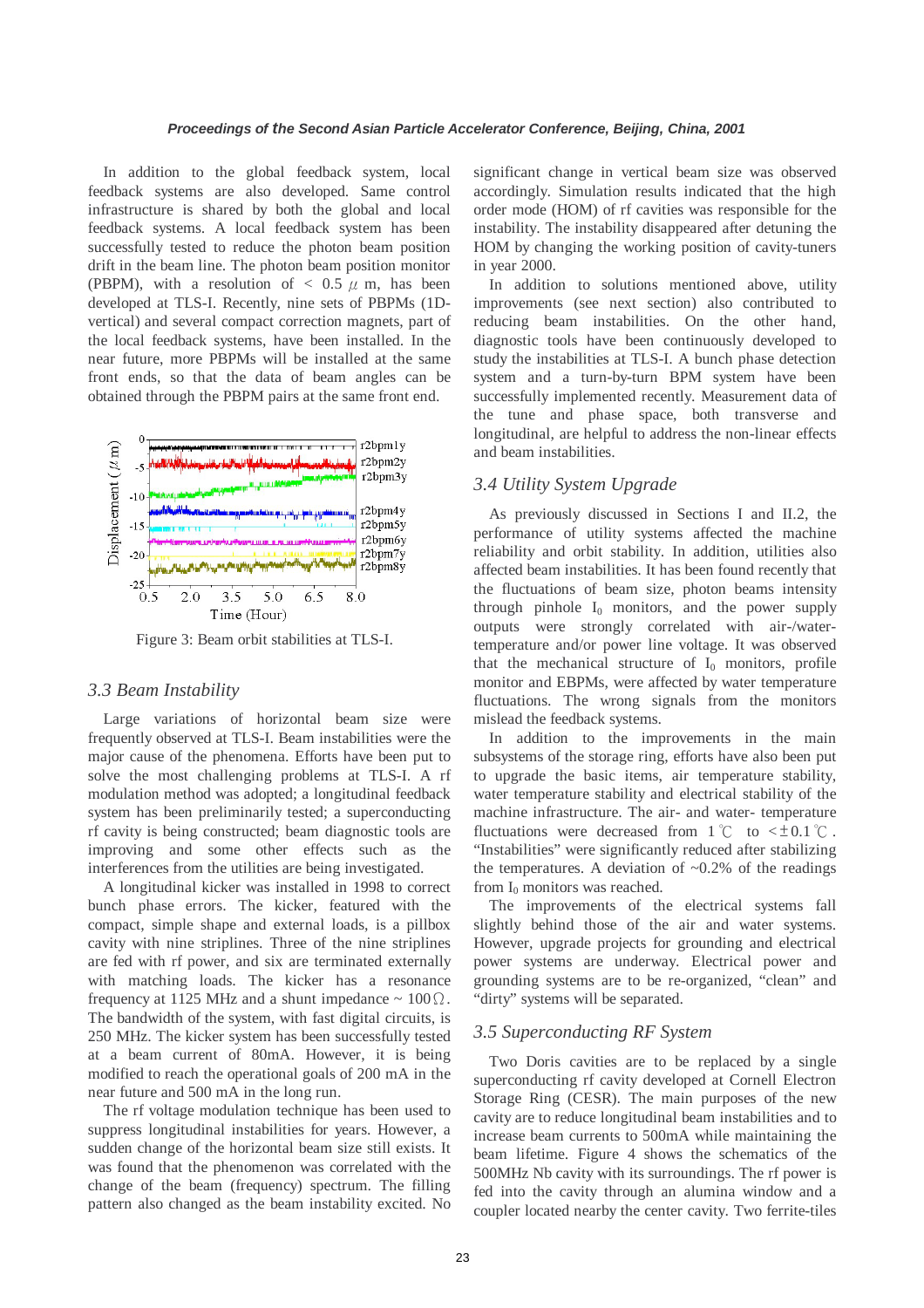are located at both ends of the cavity to absorb HOMs. The adjustable frequency ranges are 1 MHz statically and 10Hz dynamically by a stepping motor driving mechanism.

A liquid helium cryogenic system, with refrigeration capacities of 400 W, is also under construction. Turbine expanders are located near to the rf cryostat to reduce the heat loss of the transfer lines. Screw compressors are located at a different building far away from the storage ring in order to minimize vibrations.

The construction of the building to accommodate the compressors and the related utilities is nearly completed. The cavity, as well as the cryogenic system and its piping are to be installed in 2003.



Figure 4: Schematics of superconducting rf cavity and the surroundings.

# **4 TLS-II**

Due to the full occupation of straight sections at TLS-I and the increasing demands from x-ray users, the construction of a 3-3.5 GeV synchrotron light source, TLS-II, has been proposed at SRRC. The preliminary design parameters of TLS-II are listed in Table IV. The circumference is 240 m, due to the constraint of the space available. Double-bend-achromat lattice with sixteen straight sections are designed to meet the requirements of low emittance and sufficient number of insertion devices. Figure 5 shows the spectrum and brightness of the synchrotron light generated from some insertion devices to be installed at TLS-II. The spectrum and brightness of TLS-I are also shown in the figures for comparison. It is clear from the figures that the spectrum intensity and brightness of the synchrotron light from TLS-II are much higher than those from TLS-I in the x-ray range.

TLS-II will be a highly stable and reliable machine. A full energy injection scheme and superconducting cavities with reduced HOMs are to be adopted in machine operations. Our experience accumulated from TLS-I indicates that aluminum is a suitable material to be used in fabricating the vacuum chamber. Antechamber with discrete absorbers will be applied to increase beam lifetime. A beam orbit variation of less than 10% of beam size, roughly at a few microns, is a general guideline of the specifications on orbit stability. Due to the amplification of the lattice, the mechanical stability of TLS-II will be in the range of sub microns. To reach such a value, temperature fluctuations are to be controlled to within ±0.1℃. The global feedback, local feedback and beam base alignment systems are to be used to reduce beam orbit fluctuations.



Figure 5: Spectrum and brightness of the synchrotron light from insertion devices.

Table IV. Preliminary design parameters of TLS-II

| Design energy (GeV)         | 3                    |         |             |  |
|-----------------------------|----------------------|---------|-------------|--|
| Max. energy (GeV)           | 3.5                  |         |             |  |
| Lattice type                | Double-Bend-Achromat |         |             |  |
|                             | (DBA)                |         |             |  |
| Number of period            | 16                   |         |             |  |
| Beam current (mA)           | 400                  |         |             |  |
| RF frequency (MHz)          | 500                  |         |             |  |
| SR loss per turn (dipole    | 878                  |         |             |  |
| only)(keV)                  |                      |         |             |  |
| SR power loss @ 3GeV        | 350                  |         |             |  |
| $(dipole only)$ $(kW)$      |                      |         |             |  |
| SR power loss @ 3.5GeV      | 650                  |         |             |  |
| $(dipole only)$ $(kW)$      |                      |         |             |  |
| Circumference (m)           | 216<br>240           |         |             |  |
| Harmonic number             | 360                  | 400     |             |  |
| ID length                   | $3m*8+$              | $6m*16$ | $3m*8+6m*6$ |  |
|                             | $6m*8$               |         | $+14m*2$    |  |
| Emittance (nm-rad)          | $9.3-$               | $9.8-$  | $19.5-$     |  |
| (not optimized)             | 24.8                 | 28.3    | 33.8        |  |
| Tune $(x, y)$               | 12.20,               | 12.20,  | 12.20,      |  |
|                             | 5.20                 | 5.20    | 5.20        |  |
| Number of dipoles           | 32                   | 32      | 32          |  |
| Number of quadruples        | 80                   | 80      | 84          |  |
| Number of sextuples         | 64                   | 64      | 64          |  |
| Dipole field/radius $(T/m)$ | 1.225/8.15           |         |             |  |